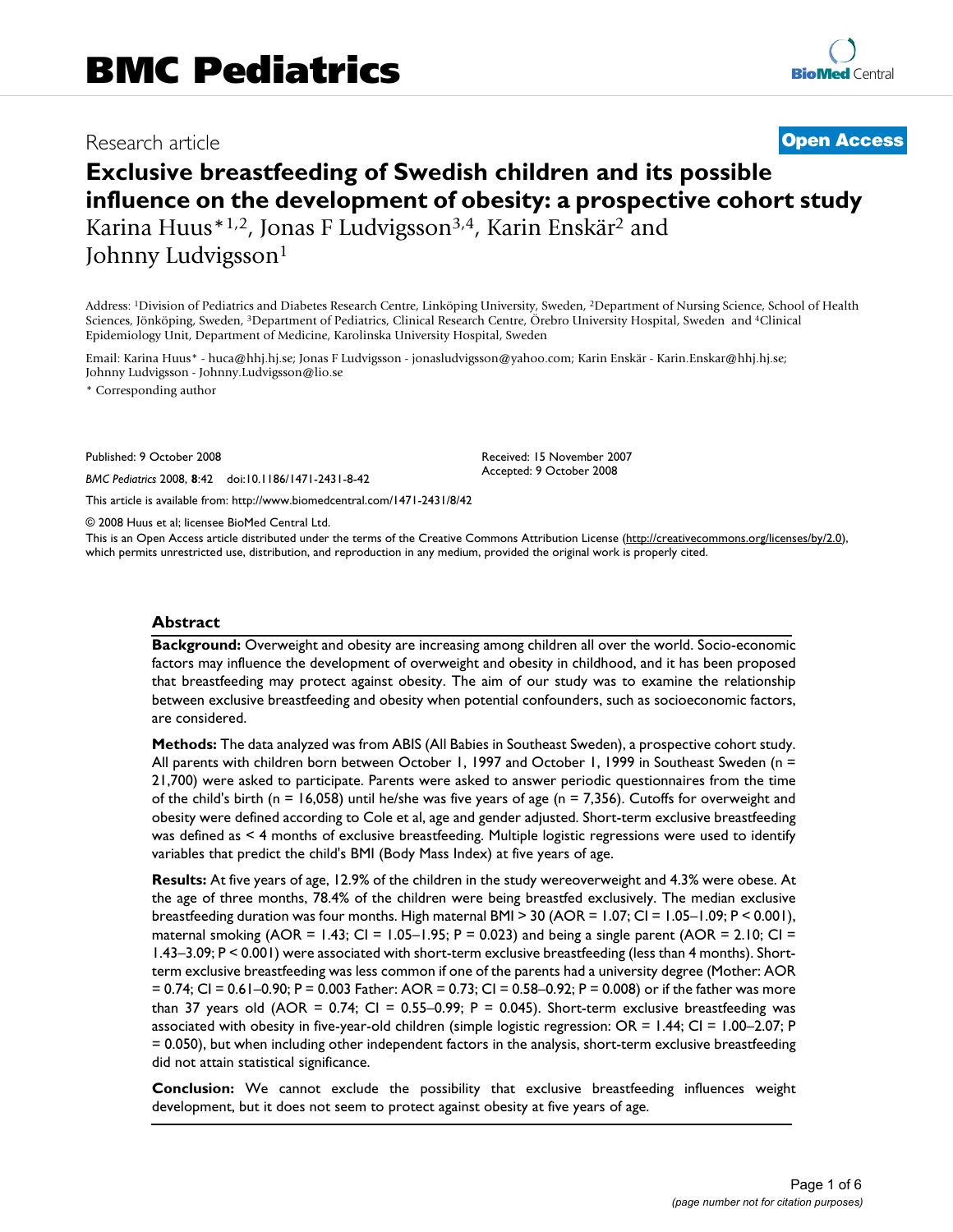#### **Background**

Overweight and obesity are increasing among children all over the world [1-3]. The World Health Organization describes obesity as a global epidemic disease [4]. Many studies show that socioeconomic factors such as employment, family structure and parental education influence the development of overweight and obesity in childhood [5,6]. However, breastfeeding may also play a role in this development [7-10]. In Sweden, three out of four mothers exclusively breastfeed their child for at least two months [11], and put into an international perspective, the prevalence of breastfeeding is high [12]. Still, the prevalence of obesity is also increasing in Sweden [13,14]. Furthermore, data on what role breastfeeding plays in the development of obesity is inconsistent. Some studies show a protective effect [15-18], and others do not [19,20]. Most of these studies [15,18-20] are based on relatively small samples. In a systematic review of 69,000 children, breastfeeding seemed to protect against obesity [21]. However, an inverse association between breastfeeding duration (mostly never vs. never) and obesity was only observed in four of the nine studies analyzed in the review [21]. Therefore, further prospective studies with large samples are needed.

In an earlier study we found that certain socioeconomic factors such as level of parental education, paternal age, smoking habits, and maternal employment for less than three months during pregnancy, were positively associated with short-term exclusive breastfeeding (less than 4 months), while coffee consumption was not [22]. In another study, we also found that parental weight and level of education have an impact on the child's BMI (Body Mass Index) at five years of age [14].

The aim of the current study was to examine the relationship between exclusive breastfeeding and obesity when potential confounders, such as socioeconomic factors, are considered.

#### **Methods**

#### *Participants and Design*

All parents with children born between October 1, 1997 and October 1, 1999 in Southeast Sweden (n = 21,700) were asked to participate in the ABIS study (All Babies in Southeast Sweden), a prospective cohort study. The main purpose of the ABIS study was to examine the etiology of autoimmune diseases, especially Type 1 diabetes. Parents were asked to complete questionnaires at the time of the child's birth, and when the child was one, two and a half, and five years of age. The questionnaire response rate at infant birth was 74%, yielding a sample of 16,058 subjects (51.8% boys and 48.2% girls). The one year questionnaire was completed by 10,836 families, the two and a half year questionnaire by 8,763 families and the five year questionnaire by 7,356. Table 1 shows the baseline data for those 14,244 children from whom we had responses to all the questions, and the same baseline data for those 5,999 children whose parents, at the five-year follow-up, had responded to all the questions. This baseline data is then presented in the last column of Table 1 compared to the situation at the actual five-year follow-up, demonstrating

**Table 1: Baseline Characteristics for the total cohort at birth (n** ≥ **14 244) and baseline data at birth for the cohort still participating at the five-year follow up (n** ≥ **5 999) compared to the data for that group (**≥ **5 999) at this follow-up.** 

|                                  | Baseline (n $\geq$ 14 244) | Baseline (n $\geq$ 5 999) | 5 years (n $\ge$ 5 999) |
|----------------------------------|----------------------------|---------------------------|-------------------------|
| Boys/girls, %                    | 48.2/51.8                  | 48.1/51.9                 | 48.1/51.9               |
| Overweight/obese, boys %         |                            |                           | 11.3/3.6                |
| Overweight/obese, girls %        |                            |                           | 14.6/4.8                |
| BMI mother, mean (sd)            | $23.8(3.9)$ *              | $23.7(3.9)$ *             | 24.1(4.0)               |
| BMI father, mean (sd)            | $25.0(3.0)*$               | $25.0(2.9)$ *             | 25.6(3.1)               |
| Maternal age, mean (sd)          | 29.6(4.6)                  | 29.9(4.5)                 |                         |
| Paternal age, mean (sd)          | 32.1(5.5)                  | 32.3(5.4)                 |                         |
| University degree, mother %      | 31.7                       | 34.5                      | 39.4                    |
| University degree, father %      | 24.6                       | 25.3                      | 26.6                    |
| Smoking, mother %                | 11.1                       | 7.8                       | 10.7                    |
| Smoking, father %                |                            |                           | 9.3                     |
| Single parent %                  | 2.1                        | 1.2                       | 6.6                     |
| Fathers born abroad %            | 7.2                        | 5.2                       |                         |
| Mothers born abroad %            | 6.6                        | 5.3                       |                         |
| Exclusive breastfeeding, mediant | 4.0                        | 4.0                       |                         |

5 999 is the minimum number of participants who answered the questions.

\*Information collected at 1-year examination.

BMI = Body Mass Index

sd = Standard deviation

<sup>†</sup>Median duration in months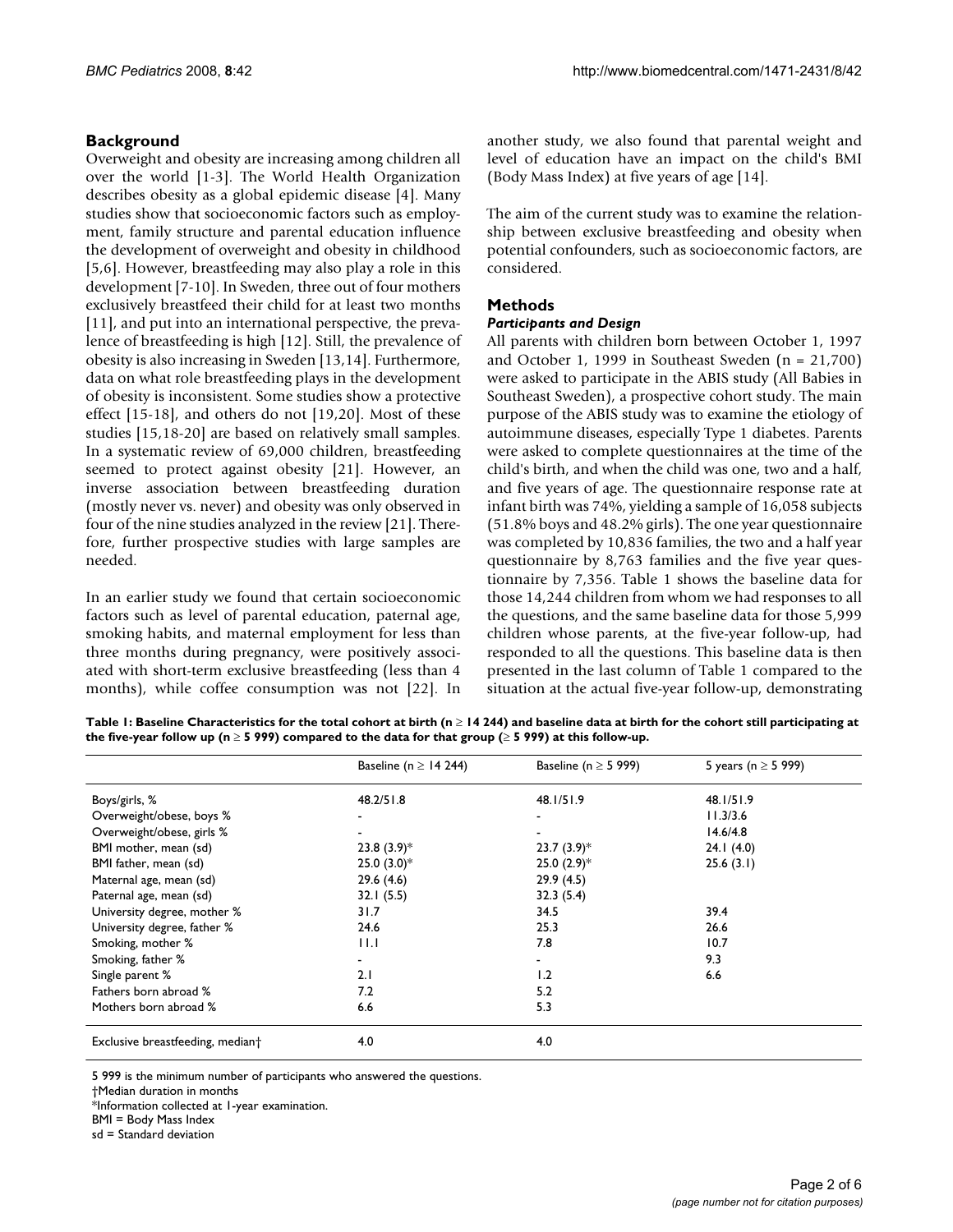that the material remains quite representative. The baseline values for parental age, level of education, country of birth, maternal smoking habits and parental civil status differ very little between the initial cohort of participants and those from the five-year follow-up. Mothers who dropped out of the study tended to be slightly younger and have a lower level of education, were often born in a foreign country, were often smokers and were often single parents at the time of birth.

The most common reasons for not participating in the ABIS study were reported as "lack of time", "too many questions in the questionnaire" or "children do not want go give biological samples" (which is part of ABIS) [14,23,24].

The 150-item questionnaires were distributed by the nurses at the Child Health Service. For each question, all existing data were used, even if some participants did not respond to every question. This explains why the number of participants differs between the different analyses.

#### *Data collection and analysis*

Questions were asked concerning breastfeeding, introduction of infant formula or gruel, introduction of cow's milk, child and parental weight, and regarding various socioeconomic variables such as civil status, parental age, education and smoking habits, and whether or not the parents were born outside Sweden. The questions about exclusive breastfeeding, introduction of infant formula or gruel and the introduction of cow's milk had response alternatives: <1 month to > 8 months. For the question regarding breastfeeding, the parents stated how many months after birth the mother stopped breastfeeding the child.

Cutoffs for overweight and obesity at five years of age were defined according to Cole et al [25], age and gender adjusted. All weight and height data used in the study were received from the parents. However, these weights and heights were validated against those recorded at the Child Health Service. This validation showed a high correlation between weight and height, having an intraclass correlation coefficient of P < 0.001.

The following covariates were used for the logistic regression: family situation (single-cohabitant), maternal age  $(\leq$ 34 years at child birth vs.  $\geq$  35 years), paternal age ( $\leq$  36 years vs.  $\geq$  37 years), number of siblings (0 vs.  $\geq$  1), maternal BMI ( $\leq$  24.99 vs.  $\geq$  25), paternal BMI ( $\leq$  24.99 vs.  $\geq$  25) and maternal and paternal education (university degree: no vs. yes).

When maternal age was used in the analysis, 35 years, commonly used in other medical contexts, was used as the cutoff age [26,27]. Fathers were, on average, two years older than mothers, and therefore 37 years was used as the paternal cutoff age. Short-term exclusive breastfeeding was defined as < 4 months of exclusive breastfeeding.

#### *Statistics*

SPSS [28] was used for the statistical analyses. Correlations were assessed by using Pearsons correlation. Intra class correlation coefficient were used in validation of weights and heights. Simple and multiple logistic regressions were used to identify variables that predicted the child's BMI at five years of age. P-values < 0.05 were considered statistically significant.

The study was approved by the Research Ethics Committee at the Faculty of Health Sciences, Linköping University, Sweden.

### **Results**

#### *Description of breastfeeding prevalence*

Questionnaire data one year after birth showed that at the age of three months 78.4% of the children were exclusively breastfed. The median exclusive breastfeeding duration, which was similar for boys and girls, was four months  $(1 = 4, 3 = 6)$ . The median age at the introduction of infant formula or gruel was five months  $(1 = 3, 3 = 7)$ . The median age of children when they received cow's milk for the first time was six months  $(1 = 5, 3 = 7)$ .

The median duration of any breastfeeding, according to questionnaire answers two and a half years after birth, was eight months  $(1 = 6, 3 = 11)$ .

#### *Risk factors for any breastfeeding duration*

Both maternal ( $R^2 = 0.028$ ,  $P < 0.001$ ) and paternal age  $(R^2 = 0.028, P < 0.001)$  were positively associated with the duration of any breastfeeding. Older mothers breastfed for a longer period of time than did younger mothers.

#### *Parental BMI and exclusive breastfeeding duration*

Parental BMI >30 was associated with short-term exclusive breastfeeding (Father: Year five questionnaire Odds Ratio (OR) = 1.71; 95% CI = 1.31–2.21; P < 0.001; Mother: Year five questionnaire OR = 2.20; 95% CI = 1.72–2.82; P < 0.001).

#### *Risk factors for short-term exclusive breastfeeding*

The main logistic regression showed that short-term exclusive breastfeeding was positively associated with maternal BMI >30 (Adjusted Odds Ratio; AOR = 1.07; 95% CI = 1.05–1.09; P < 0.001) and with maternal smoking (AOR = 1.43; 95% CI = 1.05–1.95; P = 0.023). Shortterm exclusive breastfeeding was more often reported by single parents (AOR = 2.10; 95% CI = 1.43-3.09; P < 0.001).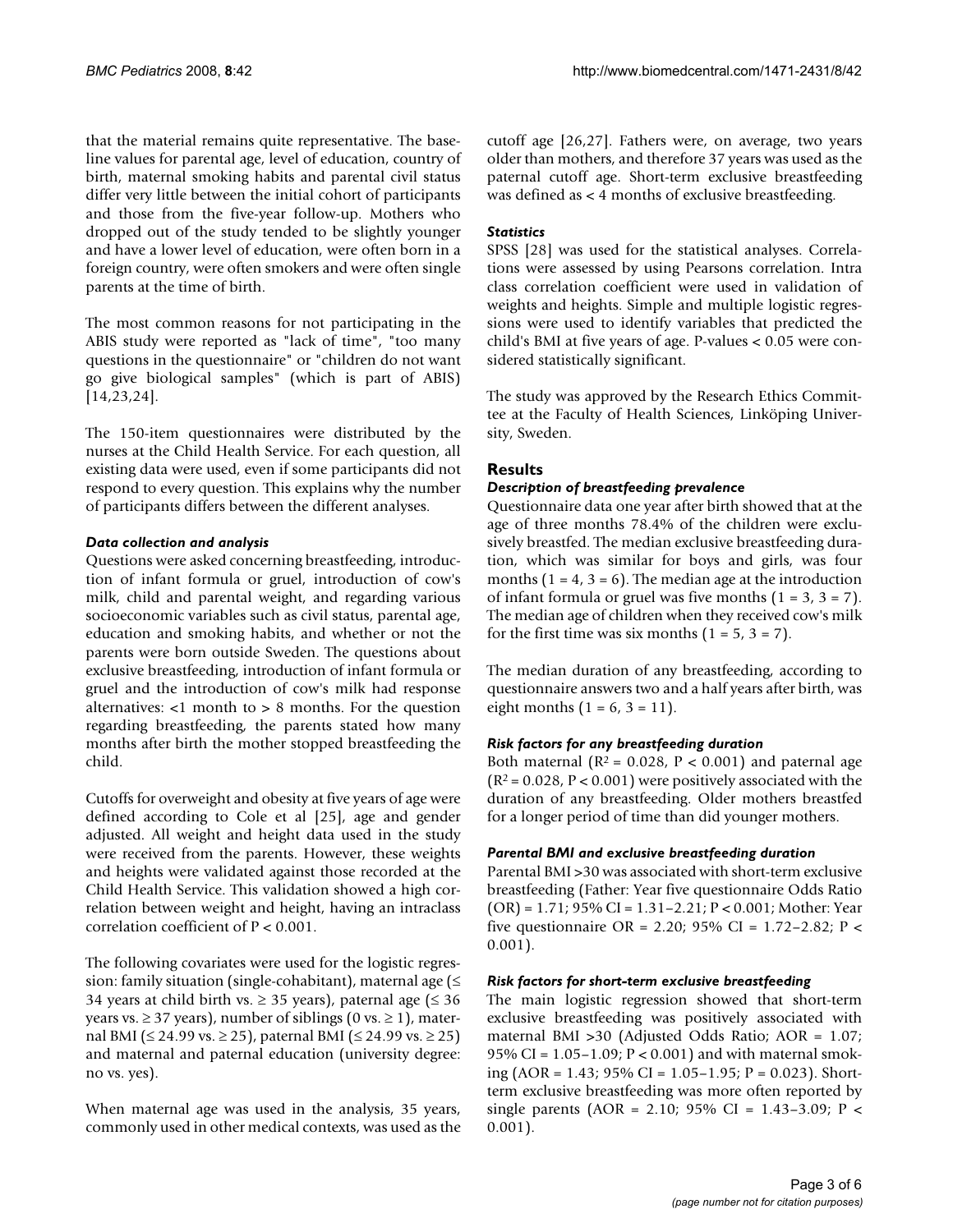Short-term exclusive breastfeeding was less common if one of the parents had a university degree (Mother: AOR  $= 0.74$ ; 95% CI = 0.61-0.90; P = 0.003, Father: AOR = 0.73; 95% CI =  $0.58 - 0.92$ ; P = 0.008) or if the father was over 37 years old (AOR = 0.74; 95% CI = 0.55–0.99; P = 0.045) (table 2).

#### *Obesity at five years of age*

According to Cole et al, 12.9% of the children were overweight and 4.3% were obese at five years of age [25].

There was a weak association between short-term exclusive breastfeeding and obesity in five-year-old children (simple logistic regression:  $OR = 1.44$ ; 95%  $CI = 1.00 -$ 2.07;  $P = 0.050$ . In the multivariate analysis, when other independent factors were included, this association did not attain statistical significance. In the multivariate analysis, obesity at five years of age was only associated with maternal smoking (AOR = 1.72; 95% CI =  $1.00-2.93$ ; P = 0.048) (Table 3).

#### **Discussion**

Obesity is quite common in Swedish children, and we found that 12.9% of the five year old children were overweight and 4.3% were obese. It has been proposed that long-term breastfeeding may protect against obesity [15- 19,29,30]. Both metabolic imprinting and behavioral aspects may potentially explain this association [31]. In Sweden, most mothers breastfeed their children [11]. In our study, 78.4% of the mothers exclusively breastfed for at least three months. The median duration of any breastfeeding was eight months. In comparison with other countries these figures are quite high [12]. The common and long-term breast-feeding duration could therefore be

**Table 2: Factors related to short-term exclusive breastfeeding (less than 4 months)b.**

| Independent variable            |      |               |         |  |  |
|---------------------------------|------|---------------|---------|--|--|
|                                 | AOR  | 95% CI        | P       |  |  |
|                                 |      |               |         |  |  |
| Fathers BMI>30c                 | 1.00 | $0.99 - 1.01$ | 0.330   |  |  |
| Mothers BMI>30 <sup>c</sup>     | 1.07 | $1.05 - 1.09$ | < 0.001 |  |  |
| Single parent <sup>c</sup>      | 2.10 | $1.43 - 3.09$ | < 0.001 |  |  |
| Father > 37 yrs old a           | 0.74 | $0.55 - 0.99$ | 0.045   |  |  |
| Mother >35 yrs old a            | 1.10 | $0.80 - 1.51$ | 0.542   |  |  |
| Mother smoking c                | 1.43 | $1.05 - 1.95$ | 0.023   |  |  |
| Father smoking <sup>c</sup>     | 0.88 | $0.63 - 1.23$ | 0.452   |  |  |
| Mother with university degree c | 0.74 | $0.61 - 0.90$ | 0.003   |  |  |
| Father with university degree c | 0.73 | $0.58 - 0.92$ | 0.008   |  |  |
| Eather born abroad a            | 1.14 | $0.75 - 1.71$ | 0.546   |  |  |
| Mother horn abroad a            | 0.85 | $0.54 - 1.35$ | 0.492   |  |  |
|                                 |      |               |         |  |  |

 $N = 3386$ 

 $<sup>b</sup>$ . The question was answered when the child was 1 year old.</sup>

expected to reduce the risk of obesity in Swedish children. Thus, the aim of our study was to analyze if exclusive breastfeeding protects against obesity, when adjusting for a number of confounding factors.

Although we found a trend indication that short-term exclusive breastfeeding was in fact associated with obesity at five years of age ( $P = 0.05$ ), this association did not remain statistically significant when other factors, such as parental smoking, education, parental country of birth, civil status and parental age, were included in the analysis. Lack of association can always be caused by methodological problems. Our results are based on a very large number of children followed prospectively from birth, which should allow us to include several confounding factors in our analysis, and we do not believe that low power was the reason for a lack of observed associations between breastfeeding and obesity, if breastfeeding has a clinically important protective effect.

The weight and height of the children were reported by the parents, and earlier validation has shown this to be a reliable source.

In this study, BMI cutoffs, age and gender adjusted according to Cole at al [25], were used as the outcome variable for obesity and whether or not this is the best parameter can be discussed. In another study dual energy x-ray absorptionmetry was used and a protective effect of breastfeeding against obesity was found [17].

One weakness of the current study is the dropout rate. We cannot exclude the risk of selection bias since mothers responding to the five-year questionnaire were slightly older and were often more highly educated than mothers completing the baseline questionnaire. This may, to some extent, explain why mothers in this study report a longer breastfeeding duration, both exclusive and any, than mothers in previous Swedish studies [11].

In a multivariate analysis, only maternal smoking (AOR = 1.72; CI =  $1.00 - 2.93$ ; P = 0.048) remained significantly associated with obesity at five years of age, which indicates that there may be other social factors to be considered when trying to prevent obesity among children.

#### **Conclusion**

Our conclusion is that although there still is a possibility that breastfeeding influences weight development, exclusive breastfeeding does not seem to protect against obesity, at least not in early childhood. Breastfeeding should be encouraged for several different reasons, but for prevention of obesity in Swedish children other measures may be more important.

BMI = Body Mass Index

AOR = Adjusted Odds Ratio

a. The question was answered when the child was born.

c. The question was answered when the child was 5 years old.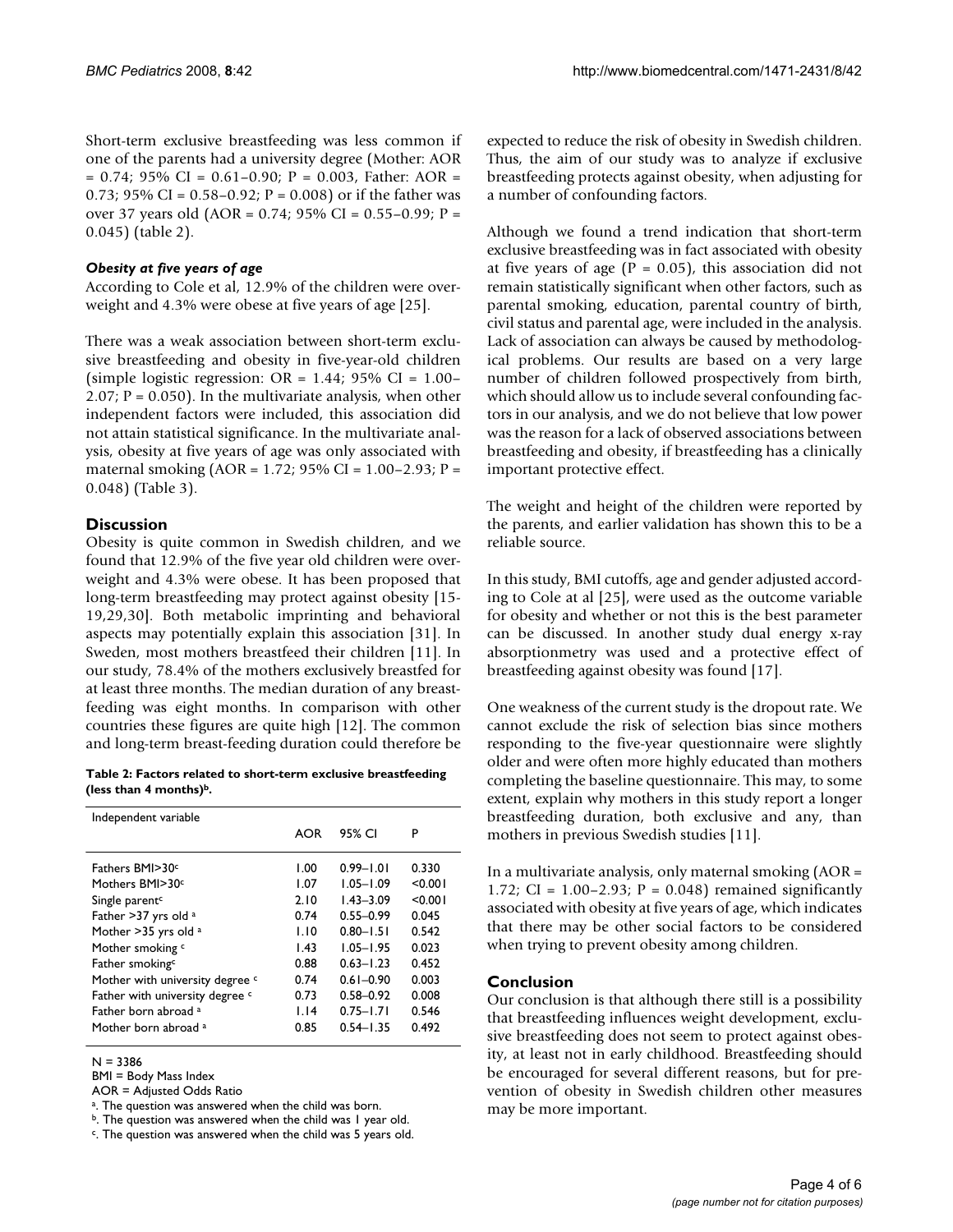#### **Table 3: Factors related to risk of obesity at 5 years of age.**

| Independent variable                                      |            |               |       |  |  |
|-----------------------------------------------------------|------------|---------------|-------|--|--|
|                                                           | <b>AOR</b> | 95% CI        | P     |  |  |
|                                                           |            |               |       |  |  |
| Exclusive breastfeeding $\frac{b}{c}$ (Less than 4 month) | 1.22       | $0.81 - 1.83$ | 0.341 |  |  |
| Mothers age >35 <sup>a</sup>                              | 1.14       | $0.63 - 2.05$ | 0.672 |  |  |
| Fathers age > 37 <sup>a</sup>                             | I.09       | $0.65 - 1.85$ | 0.735 |  |  |
| Single parent c                                           | 0.59       | $0.23 - 1.48$ | 0.259 |  |  |
| Mother born abroad a                                      | l.45       | $0.69 - 3.07$ | 0.325 |  |  |
| Father born abroad a                                      | 1.58       | $0.79 - 3.16$ | 0.192 |  |  |
| Mother smoking c                                          | 1.72       | $1.00 - 2.93$ | 0.048 |  |  |
| Father smoking c                                          | 0.97       | $0.52 - 1.81$ | 0.921 |  |  |
| Mother with University degree c                           | 0.78       | $0.53 - 1.15$ | 0.210 |  |  |
| Father with University degree c                           | 0.77       | $0.49 - 1.22$ | 0.269 |  |  |

#### $N = 3654$

BMI = Body Mass Index

AOR = Adjusted Odds Ratio

a. The question was answered when the child was born.

b. The question was answered when the child was I year old.

<sup>c</sup>. The question was answered when the child was 5 years old.

#### **Competing interests**

The authors declare that they have no competing interests.

#### **Authors' contributions**

KH was responsible of the final analyses, outcome assessments and the writing of the manuscript. JFL supervised the statistics and the manuscript writing. KE supervised the manuscript writing. JL had the primary responsibility for the study design, and supervised the execution of the study, the data analysis and the manuscript writing.

#### **Acknowledgements**

We would like to thank all the children and families in the ABIS project and all staff members of the Child Health Service in the region where the questionnaires were collected. We also want to thank A-C Gilmore-Ellis for her administrative assistance, ABIS nurses Iris Franzen and Christina Larsson for their practical work in the ABIS project and Annelie Sepa Ph.D. for checking the ABIS data.

This study, as a part of the ABIS project, was supported by the Swedish Child Diabetes Foundation (Barndiabetes fonden), the Novo Nordisk Foundation, Swedish Milk (Svensk Mjölk), the Health Research Council of Southeast Sweden (FORSS), Diabetes Research Center in Linköping and the Swedish Research Council K2005-72X-11242-11A.

#### **References**

- 1. Lobstein T, Frelut ML: **[Prevalence of overweight among chil](http://www.ncbi.nlm.nih.gov/entrez/query.fcgi?cmd=Retrieve&db=PubMed&dopt=Abstract&list_uids=14649370)[dren in Europe.](http://www.ncbi.nlm.nih.gov/entrez/query.fcgi?cmd=Retrieve&db=PubMed&dopt=Abstract&list_uids=14649370)** *Obes Rev* 2003, **4(4):**195-200.
- 2. Ebbeling CB, Pawlak DB, Ludwig DS: **[Childhood obesity: public](http://www.ncbi.nlm.nih.gov/entrez/query.fcgi?cmd=Retrieve&db=PubMed&dopt=Abstract&list_uids=12241736)**[health crisis, common sense cure.](http://www.ncbi.nlm.nih.gov/entrez/query.fcgi?cmd=Retrieve&db=PubMed&dopt=Abstract&list_uids=12241736) **360(9331):**473-482.
- 3. Wang Y, Monteiro C, Popkin BM: **[Trends of obesity and under](http://www.ncbi.nlm.nih.gov/entrez/query.fcgi?cmd=Retrieve&db=PubMed&dopt=Abstract&list_uids=12036801)[weight in older children and adolescents in the United](http://www.ncbi.nlm.nih.gov/entrez/query.fcgi?cmd=Retrieve&db=PubMed&dopt=Abstract&list_uids=12036801) [States, Brazil, China, and Russia.](http://www.ncbi.nlm.nih.gov/entrez/query.fcgi?cmd=Retrieve&db=PubMed&dopt=Abstract&list_uids=12036801)** *Am J Clin Nutr* 2002, **75(6):**971-977.
- 4. WHO: **Obesity: preventing and managing the global epidemic.** *Technical report series 894. Report from WHO consultation World health organization* 2000.
- 5. Anderson PM, Butcher KE: **[Childhood obesity: trends and](http://www.ncbi.nlm.nih.gov/entrez/query.fcgi?cmd=Retrieve&db=PubMed&dopt=Abstract&list_uids=16532657) [potential causes.](http://www.ncbi.nlm.nih.gov/entrez/query.fcgi?cmd=Retrieve&db=PubMed&dopt=Abstract&list_uids=16532657)** *Future Child* 2006, **16(1):**19-45.
- 6. Strauss RS, Pollack HA: **[Epidemic increase in childhood over](http://www.ncbi.nlm.nih.gov/entrez/query.fcgi?cmd=Retrieve&db=PubMed&dopt=Abstract&list_uids=11735760)[weight, 1986–1998.](http://www.ncbi.nlm.nih.gov/entrez/query.fcgi?cmd=Retrieve&db=PubMed&dopt=Abstract&list_uids=11735760)** *Jama* 2001, **286(22):**2845-2848.
- 7. Blomquist HK, Bergstrom E: **[Obesity in 4-year-old children more](http://www.ncbi.nlm.nih.gov/entrez/query.fcgi?cmd=Retrieve&db=PubMed&dopt=Abstract&list_uids=17187616) [prevalent in girls and in municipalities with a low socioeco](http://www.ncbi.nlm.nih.gov/entrez/query.fcgi?cmd=Retrieve&db=PubMed&dopt=Abstract&list_uids=17187616)[nomic level.](http://www.ncbi.nlm.nih.gov/entrez/query.fcgi?cmd=Retrieve&db=PubMed&dopt=Abstract&list_uids=17187616)** *Acta Paediatr* 2007, **96(1):**113-116.
- 8. Garemo M, Arvidsson Lenner R, Nilsson EK, Borres MP, Strandvik B: **[Food choice, socio-economic characteristics and health in 4](http://www.ncbi.nlm.nih.gov/entrez/query.fcgi?cmd=Retrieve&db=PubMed&dopt=Abstract&list_uids=16950546) [year olds in a well-educated urban Swedish community.](http://www.ncbi.nlm.nih.gov/entrez/query.fcgi?cmd=Retrieve&db=PubMed&dopt=Abstract&list_uids=16950546)** *Clin Nutr* 2007, **26(1):**133-140.
- 9. Padez C, Mourao I, Moreira P, Rosado V: **[Prevalence and risk fac](http://www.ncbi.nlm.nih.gov/entrez/query.fcgi?cmd=Retrieve&db=PubMed&dopt=Abstract&list_uids=16303693)[tors for overweight and obesity in Portuguese children.](http://www.ncbi.nlm.nih.gov/entrez/query.fcgi?cmd=Retrieve&db=PubMed&dopt=Abstract&list_uids=16303693)** *Acta Paediatr* 2005, **94(11):**1550-1557.
- 10. Hediger ML, Overpeck MD, Kuczmarski RJ, Ruan WJ: **[Association](http://www.ncbi.nlm.nih.gov/entrez/query.fcgi?cmd=Retrieve&db=PubMed&dopt=Abstract&list_uids=11368697) [between infant breastfeeding and overweight in young chil](http://www.ncbi.nlm.nih.gov/entrez/query.fcgi?cmd=Retrieve&db=PubMed&dopt=Abstract&list_uids=11368697)[dren.](http://www.ncbi.nlm.nih.gov/entrez/query.fcgi?cmd=Retrieve&db=PubMed&dopt=Abstract&list_uids=11368697)** *Jama* 2001, **285(19):**2453-2460.
- 11. Statistics: **Breast-feeding, children born 2004.** *Statistics Health and Diseases The National Board of Health and Welfare Centre for epidemiology* 2004.
- 12. Unicef: **The state of the world's children, statistical tables.** 2006 [<http://www.unicef.org>].
- 13. Angbratt MEE, Funcke S, Nilsson U, Säterskog C, Söderlind M: **Mapping of children's weight and overweight development in Östergötland.** *Centre of Public Health in Linköping* 2003.
- 14. Huus K, Ludvigsson JF, Enskar K, Ludvigsson J: **[Risk factors in child](http://www.ncbi.nlm.nih.gov/entrez/query.fcgi?cmd=Retrieve&db=PubMed&dopt=Abstract&list_uids=17666104)[hood obesity-findings from the All Babies In Southeast Swe](http://www.ncbi.nlm.nih.gov/entrez/query.fcgi?cmd=Retrieve&db=PubMed&dopt=Abstract&list_uids=17666104)[den \(ABIS\) cohort.](http://www.ncbi.nlm.nih.gov/entrez/query.fcgi?cmd=Retrieve&db=PubMed&dopt=Abstract&list_uids=17666104)** *Acta Paediatr* 2007, **96(9):**1321-1325.
- 15. Araujo CL, Victora CG, Hallal PC, Gigante DP: **[Breastfeeding and](http://www.ncbi.nlm.nih.gov/entrez/query.fcgi?cmd=Retrieve&db=PubMed&dopt=Abstract&list_uids=16276362) [overweight in childhood: evidence from the Pelotas 1993](http://www.ncbi.nlm.nih.gov/entrez/query.fcgi?cmd=Retrieve&db=PubMed&dopt=Abstract&list_uids=16276362) [birth cohort study.](http://www.ncbi.nlm.nih.gov/entrez/query.fcgi?cmd=Retrieve&db=PubMed&dopt=Abstract&list_uids=16276362)** *Int J Obes (Lond)* 2006, **30(3):**500-506.
- 16. Oddy WH, Scott JA, Graham KI, Binns CW: **[Breastfeeding influ](http://www.ncbi.nlm.nih.gov/entrez/query.fcgi?cmd=Retrieve&db=PubMed&dopt=Abstract&list_uids=16800062)[ences on growth and health at one year of age.](http://www.ncbi.nlm.nih.gov/entrez/query.fcgi?cmd=Retrieve&db=PubMed&dopt=Abstract&list_uids=16800062)** *Breastfeed Rev* 2006, **14(1):**15-23.
- 17. Toschke AM, Martin RM, von Kries R, Wells J, Smith GD, Ness AR: **[Infant feeding method and obesity: body mass index and](http://www.ncbi.nlm.nih.gov/entrez/query.fcgi?cmd=Retrieve&db=PubMed&dopt=Abstract&list_uids=17556696) dual-energy X-ray absorptiometry measurements at 9–10 y of age from the Avon Longitudinal Study of Parents and Chil[dren \(ALSPAC\).](http://www.ncbi.nlm.nih.gov/entrez/query.fcgi?cmd=Retrieve&db=PubMed&dopt=Abstract&list_uids=17556696)** *Am J Clin Nutr* 2007, **85(6):**1578-1585.
- 18. Weyermann M, Rothenbacher D, Brenner H: **[Duration of breast](http://www.ncbi.nlm.nih.gov/entrez/query.fcgi?cmd=Retrieve&db=PubMed&dopt=Abstract&list_uids=16505835)[feeding and risk of overweight in childhood: a prospective](http://www.ncbi.nlm.nih.gov/entrez/query.fcgi?cmd=Retrieve&db=PubMed&dopt=Abstract&list_uids=16505835) [birth cohort study from Germany.](http://www.ncbi.nlm.nih.gov/entrez/query.fcgi?cmd=Retrieve&db=PubMed&dopt=Abstract&list_uids=16505835)** *Int J Obes (Lond)* 2006, **30(8):**1281-1287.
- 19. Burke V, Beilin LJ, Simmer K, Oddy WH, Blake KV, Doherty D, Kendall GE, Newnham JP, Landau LI, Stanley FJ: **[Breastfeeding and](http://www.ncbi.nlm.nih.gov/entrez/query.fcgi?cmd=Retrieve&db=PubMed&dopt=Abstract&list_uids=16027696) [overweight: longitudinal analysis in an Australian birth](http://www.ncbi.nlm.nih.gov/entrez/query.fcgi?cmd=Retrieve&db=PubMed&dopt=Abstract&list_uids=16027696) [cohort.](http://www.ncbi.nlm.nih.gov/entrez/query.fcgi?cmd=Retrieve&db=PubMed&dopt=Abstract&list_uids=16027696)** *J Pediatr* 2005, **147(1):**56-61.
- 20. Burdette HL, Whitaker RC, Hall WC, Daniels SR: **[Breastfeeding,](http://www.ncbi.nlm.nih.gov/entrez/query.fcgi?cmd=Retrieve&db=PubMed&dopt=Abstract&list_uids=16522900) [introduction of complementary foods, and adiposity at 5 y of](http://www.ncbi.nlm.nih.gov/entrez/query.fcgi?cmd=Retrieve&db=PubMed&dopt=Abstract&list_uids=16522900) [age.](http://www.ncbi.nlm.nih.gov/entrez/query.fcgi?cmd=Retrieve&db=PubMed&dopt=Abstract&list_uids=16522900)** *Am J Clin Nutr* 2006, **83(3):**550-558.